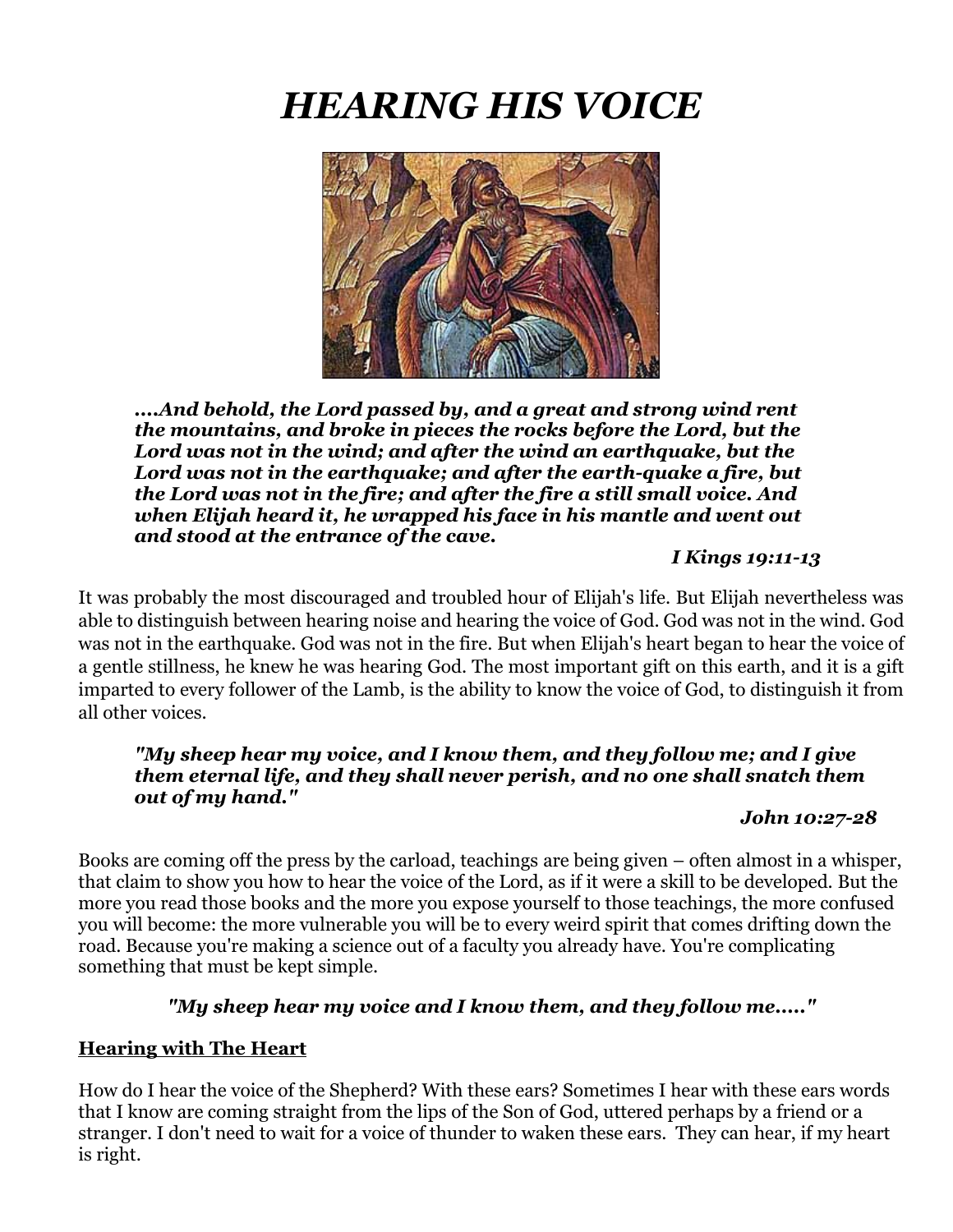Do I hear with my mind? At times, a thought comes into my mind which is pure Christ, I know it came from him, but if I start playing games in my mind, asking questions and waiting for answers, I will soon get strange answers.

Much deeper than my ears or my mind, I hear the voice of the Shepherd with my heart, my will. If my heart is fixed on the Lamb of God in thanksgiving and worship and praise for his great kindness, for who he is, for his death on the cross, then somehow in any one of a million ways – in whatever way he chooses – Jesus makes me to know the next step.

If my heart is fixed on Jesus, I don't have to hear a voice telling me to forgive, I know that is his will. I don't have to hear a voice telling me to pay my bills and make certain wrongs right. Or to stop making a pig of myself at the table, or to be thoughtful of those people I have often taken for granted.

But if there is something I don't know which I need to know, some change I haven't understood that needs to be made, somehow the Shepherd will make me to know. I will hear his voice. And, it will almost never be an audible voice. Rarely will it be one of -those many voices that rise and fall in our minds. When he speaks, the Shepherd's voice will be as different from those "mental noises" as the voice of a gentle stillness differed from the wind, earthquake, and fire.



 *I give you my heart. Deborah Nell*

## **The Idolatry of The Means**

The means by which the Shepherd speaks will continuously change, remaining a mystery, so that we can never develop a system of hearing the Lord like dialing the weather or conducting a séance.

So many believers start out following the Lord with great joy. Wisdom from heaven visits their minds; they understand the things of 'God; they minister; they help others to find the Lord. Then comes a testing time, a dry period, when they seem to experience confusion. They long for that clear-cut re-lationship they had before.

A voice is heard which claims to be the voice of the Lord. It promises blessing, asks some innocent act of obedience to itself. As they respond to this voice things seem to "click". The voice demands another act of obedience. Again the response seems to bring blessing. Then imperceptibly the demands this voice makes start becoming strange. The voice divides and becomes two. Then five. Now the believer is on a fast for some grandiose cause. Or locked in a room refusing to see people, or in the jungle trying to figure out what to do next, or flying to Jerusalem to be one of the two witnesses of Revelation, or simply part of some "prayer group" that operates more like a séance than the kingdom.

"How can such things happen?" we ask. "How can it be that people can start out in all sincerity, following Jesus, listening to his voice, practicing his mercy, and end up so far in left field? Doesn't the living God promise to instruct us and teach us in the way that we should go? Doesn't he promise to guide us with his eye? Doesn't Jesus assure us that if we ask our Father for bread we won't get a stone?"

How can it be that people who start out presumably hearing the voice of the Shepherd end up hearing a cacophony of voices that literally drives them out of their minds?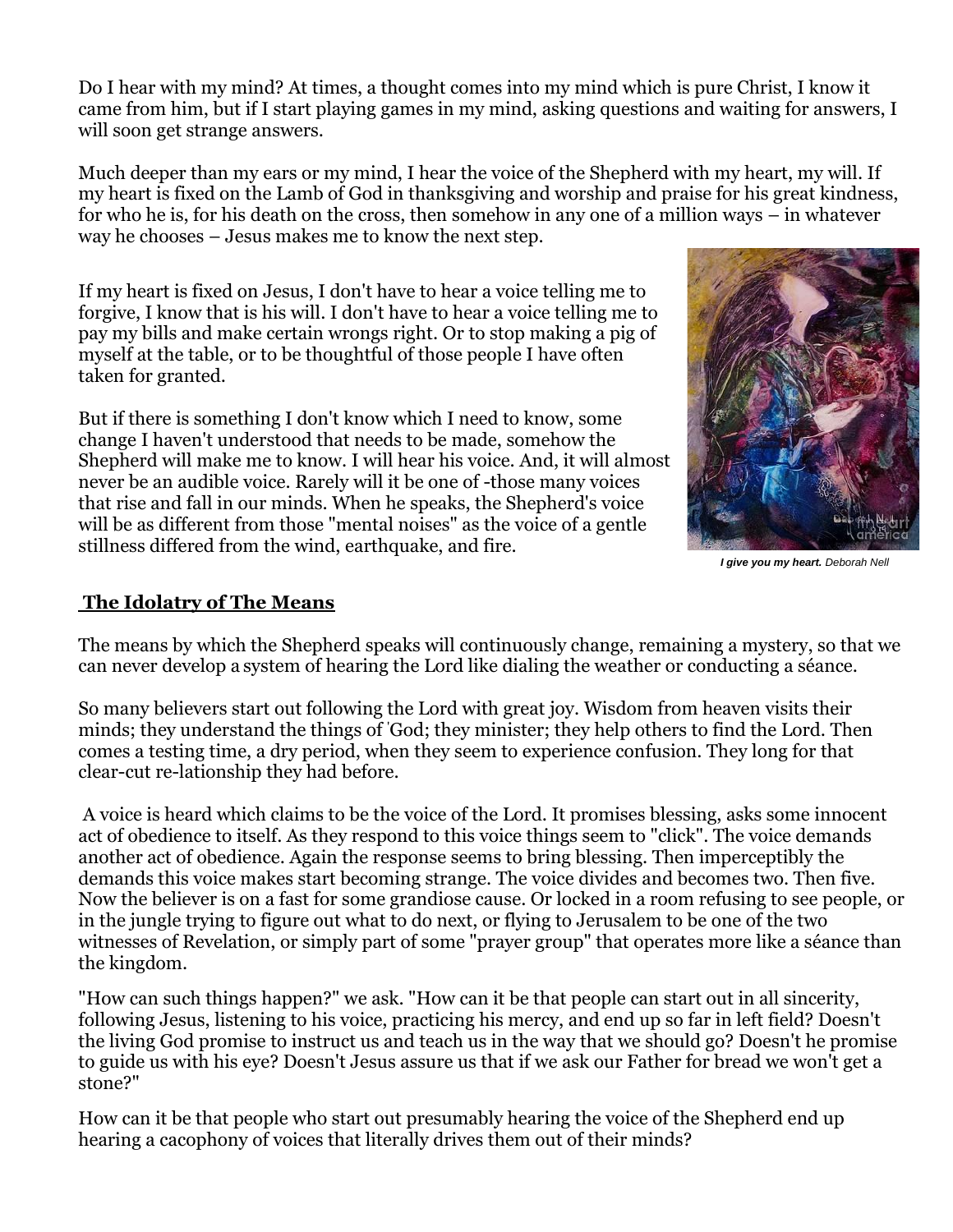The same Jesus who promises to make his voice known to his sheep warns us to beware of false prophets who come to us in sheep's clothing, who claim to be fellow sheep following the same Shepherd listening to the Shepherd's voice, but inwardly they are ravenous wolves who devour and destroy. Jesus makes us responsible for knowing the difference between a false prophet and a true one. And the same Spirit who spoke through the Son of God and who has guided and directed the church down through twenty centuries also counsels us to test the spirits that speak to us, through men or in our heads or through the air itself. He makes us responsible for knowing the difference between the Spirit of God and spirits that purport to be of God but are from the Pit. And what do these false prophets and lying spirits do? Time and again they lead us into the trap where we are more taken up with hearing a voice than we are with doing the will of the Lord that we already know.

So instead of doing the will of God, which is mercy, instead of going forth and proclaiming the word which is Jesus crucified and risen, we sit around waiting for some spiritual voice to tell us what shirt to put on. People are being taught, "Don't get out of bed unless the Lord tells you to get up." "Don't shop at The Superstore unless the Lord shows you to." "Don't do anything until the Lord tells you." The Lord has already called them to rise up and follow him in the doing of the good and merciful will of God, to think with sanctified brains, to labor with sanctified hands, to speak words that reflect his grace. But instead, these troubled souls sit around waiting for some hollow voice to say, "Now, my child, get up." "Not the Superstore, my child, Farmer Jack's." And before long a voice indeed is heard that will even tell you what socks to put on. But is it the voice of God?

*Beloved, do not believe every spirit, but test the spirits to see whether they are of God; for many false prophets have gone out into the world. By this you know the Spirit of God: every spirit which confesses that Jesus Christ has come in the flesh is of God......* 

*I John 4:1-2*

## **The Word Was Made Flesh**

What does it mean that Jesus Christ has come in the flesh?

It means that Jesus came into this real world of flesh and blood, won the victory in this realm of flesh and blood, and so he never leads you into a realm of sheer spirit – not in this life. When you start hearing spiritual voices that offer to lift you into spiritual heights – look out!

Jesus didn't call us to listen for voices. He has already made us to hear his voice, called us to follow him in the doing of the Father's gracious will. He has already told us exactly what God's will is:

> *".... go and learn what this means, 'I desire mercy and not sacrifice'...." Matthew 9:13*

Mercy....... Goodness......Forgiveness....... God's peace.

And if we should have problems translating his mercy into day-byday living, Jesus will help us. Through the Spirit he will make his specific will known in the voice of a gentle stillness as we faithfully do what lies in front of us.



 *Do Kindness Hanna Varghese*